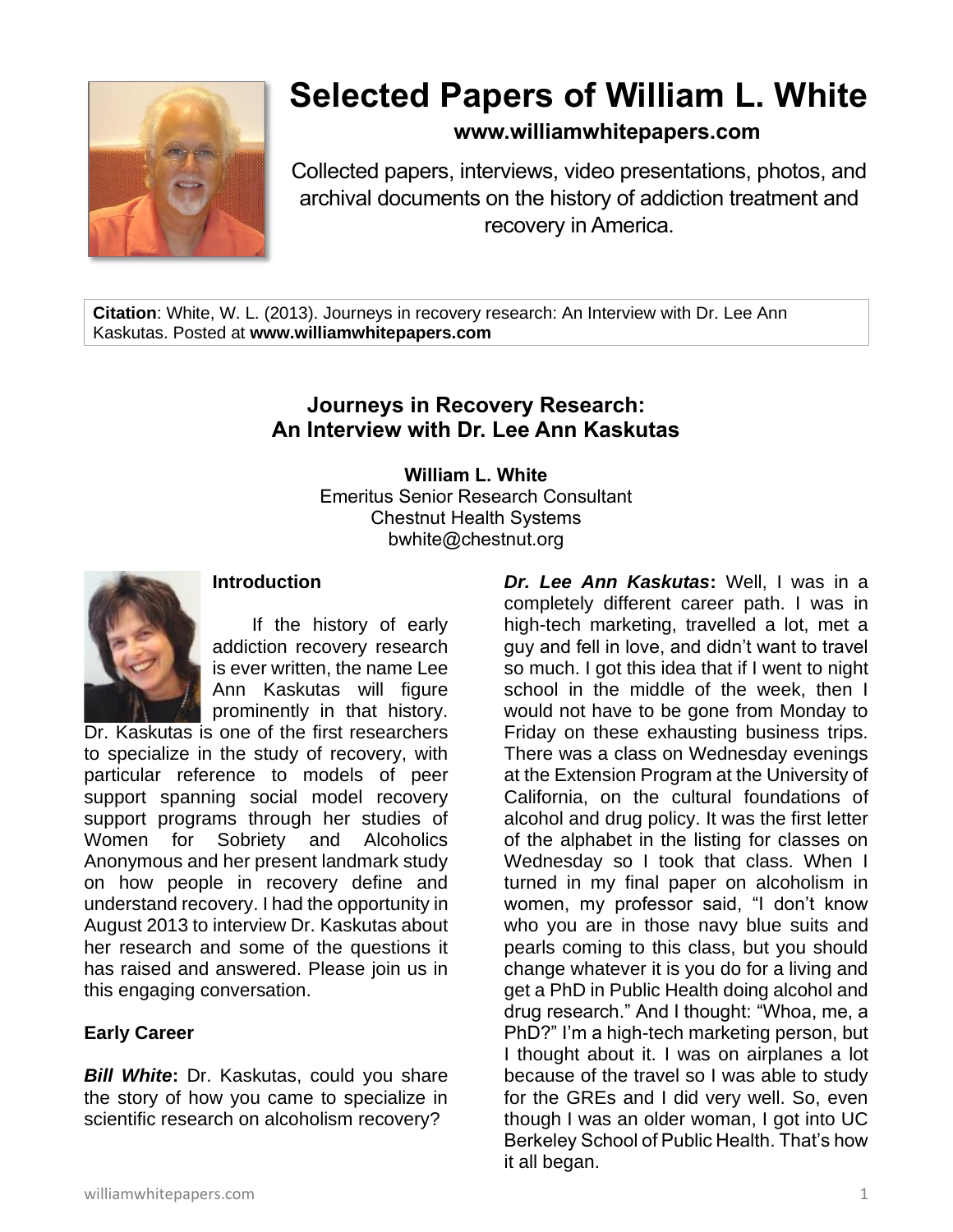*Bill White***:** That's quite a story. I recall you once saying that in your early career as a researcher, you received advice from others in the research community not to focus on the study of AA and other frameworks of recovery. Did that typify attitudes towards AA and alcoholism-related recovery subjects in the scientific community at that time?

*Dr. Lee Ann Kaskutas***:** Yes it did, and it stayed that way after I got out of school and for the first half-dozen or so years. The sea change was when the Project Match study results were published. It had a twelve-step facilitation condition that was almost like a control group for the other two behaviorally oriented treatments, cognitive behavioral therapy and motivational enhancement. What they found, to many people's surprise, was that there were not differences between the three treatment approaches in outcomes pertaining to how much people drank, but, when they looked at abstinence outcomes, the twelve-step facilitation condition did better than the other two. With that finding, twelve-step-oriented treatment became a legitimate area of study. That's when the field started to change.

## **Alcohol Research Group**

*Bill White***:** Could you describe the circumstances that brought you to The Alcohol Research Group?

*Dr. Lee Ann Kaskutas***:** Well, that too goes back to that Wednesday class at the Berkeley Extension. We had to do a research paper and the professor told us about the different libraries that were available for use by Berkeley students, and one of them was the library at The Alcohol Research Group. The Alcohol Research Group at the time was in an architecturally protected old house right off campus, and in the basement, they had this fantastic alcohol library and a wonderful alcohol librarian, Andrea Mitchell. I just fell in love with going to this quiet place and reading. They had everything you could ever want to read about alcohol, from old prohibition tracks to old

leather-bound newspapers. I just fell in love with the library and that's what led me to ARG. I knew I wanted to work there.

*Bill White*: For those readers who are unfamiliar with ARG, could you describe what it does and what it was like to work there?

*Dr. Lee Ann Kaskutas***:** Yes. It was loosely affiliated with UC Berkeley and some of the ARG scientists had adjunct professor appointments in the School of Public Health, so there were students constantly coming and going. Then there were the core researchers who, back in the day, did not have to spend all their time writing grants. They had a big center grant that they renewed every five years. They did a big national survey of the nation's drinking, and they did other ancillary studies evaluating alcohol problems and alcoholism treatment at the community level.

Every Tuesday was the advanced alcohol research seminar that was part of the public health training program at UC Berkeley, and that was held at the ARG facility. As a student, you'd get to see famous people in the flesh, whose articles you had read, like Robin Room. And there would be these exciting intellectual discussions around the edges of the seminar. Eventually, I weaseled my way in to having a job as a research assistant.

I remember the day I got that job: I had interviewed with my old boss at the International division of IBM and he had offered me quite a nice salary if I would come back after I got my degree. I got an offer the same day from ARG to work on the alcohol warning label project for all of \$9.50 an hour. I remember thinking, "Yeah, I'm going to take the \$9.50 an hour." My husband¸ everybody that knew me thought for sure I was going to go back to the jet-setting, high income lifestyle that I had before—but I got hooked on that wonderful library and those exciting intellectual discussions. They were unlike anything I'd ever experienced and I wanted more. I wanted to be a part of it.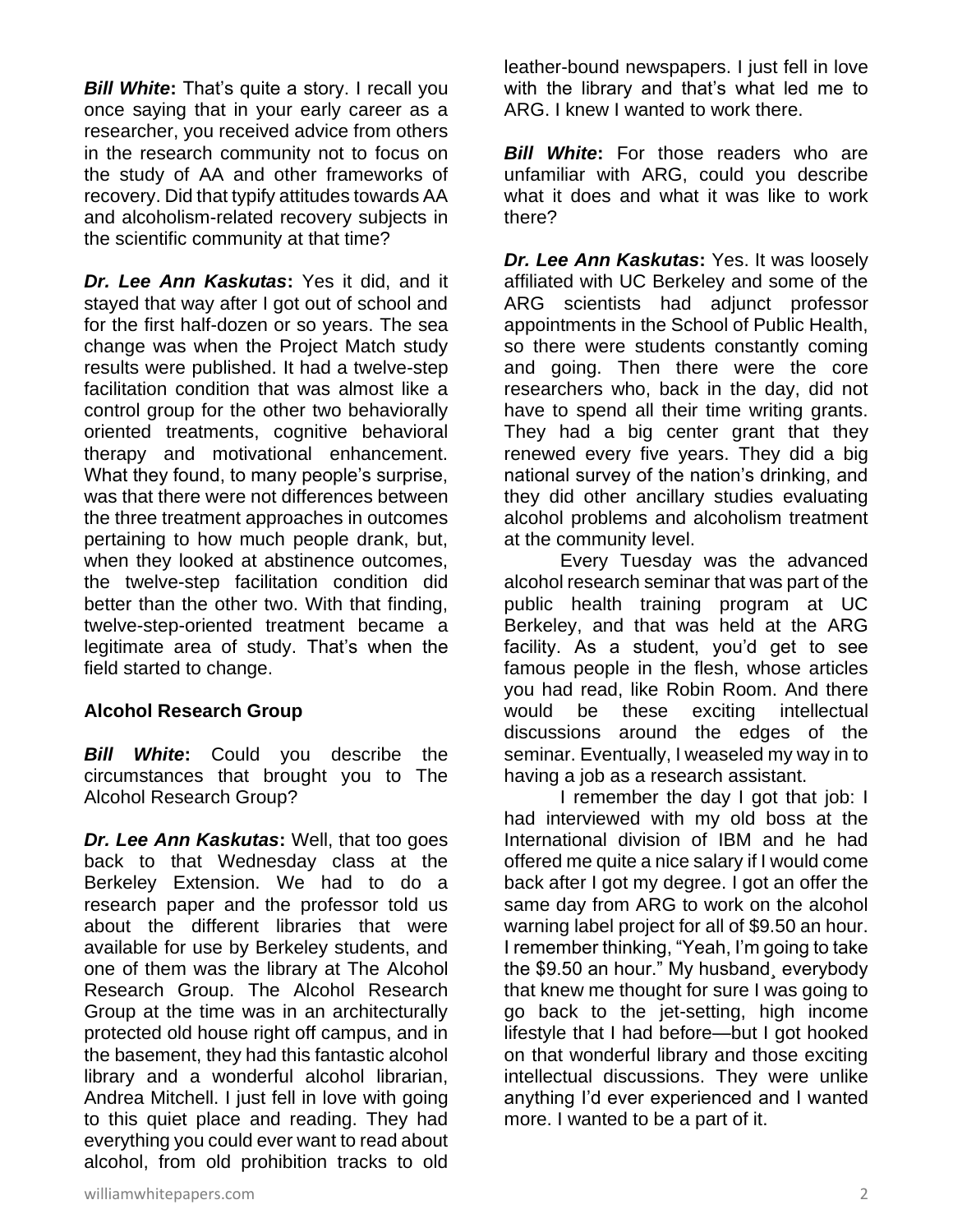*Bill White***:** Were ARG researchers free to choose their own areas of research at that time?

*Dr. Lee Ann Kaskutas***:** More than they are now. They could do more historical think pieces and policy pieces. Over the years, funding has become more competitive and the direction of the institute [National Institute on Alcohol Abuse and Alcoholism] has embraced advances in biotech, medical advancements, and pharmacology. It's become harder and harder to justify the importance to the nation of just doing things that are innovative and significant but not mainstream epidemiological or highly professionalized approaches.

*Bill White***:** You mentioned that your earliest research involved the issue of warning labels on alcoholic beverages. How did that research start and what were some of the conclusions you drew from that work?

*Dr. Lee Ann Kaskutas***:** Well, it started as what you could call a "natural experiment" that happened when Congress mandated that warning labels be put on alcoholic beverages. NIAAA got together with researchers at ARG to come up with a study design that would determine whether warning labels changed peoples' knowledge, attitudes, and behaviors in relationship to drinking and drinking in various circumstances, such as drinking during pregnancy or drinking while driving. ARG was subsequently funded to compare peoples' knowledge, attitudes, and behaviors before the warning labels appeared on the containers versus afterwards. We found that there was a change in knowledge and attitudes, but that knowledge was already pretty high. It was much harder to discern if there were any resulting changes in behaviors.

Another thing that I learned from that study was just by looking at what the label said, I noticed that it said something very different in tone and tenor to women compared to men. For the pregnancy warning, it said, "According to the Surgeon General, women should not drink alcoholic

beverages during pregnancy because of the risk of birth defects;" whereas the other messages avoided the word 'should' and were more educational/informational, less of a mandate—for example: "Consumption of alcoholic beverages impairs your ability to drive a car or operate machinery, and may cause health problems." I thought, "Well, they seem to be pretty willing to tell women what to do. What's that about?" That led me to look at the research underlying the Surgeon General's warning about drinking during pregnancy. I did a critical literature review that found that the recommendation wasn't really based on the kind of science that would be expected today—or that would have been expected then if it were men's drinking that they were going to be constraining.

## **Women for Sobriety Studies**

**Bill White:** It seems like that early research bridged toward your studies on Women for Sobriety (WFS). How did your WFS studies begin?

*Dr. Lee Ann Kaskutas***:** I originally got to study Women for Sobriety through a class at Berkeley when I was getting my doctorate. Like an anthropologist, I attended WFS meetings for months and months and months and got to know the group. And then I wrote a paper about it and I developed a questionnaire that I would use in a fictional study. It was, again, for a course.

The reason I ended up studying Women for Sobriety and doing the first ever membership survey of that group was that my house burned down. I was in the process of doing a dissertation on alcohol control policy. On the floor of my office at home, I had these piles of articles with a slip of paper on top of each pile, telling me what that pile of articles was about. When my house burned down, I lost all of those articles.

I did not have the moral fortitude to go back to the library to stand at the Xerox machine to get those hundreds of articles. So I thought, "Well, what am I going to do for a dissertation? I've done this qualitative work on Women for Sobriety. I've got this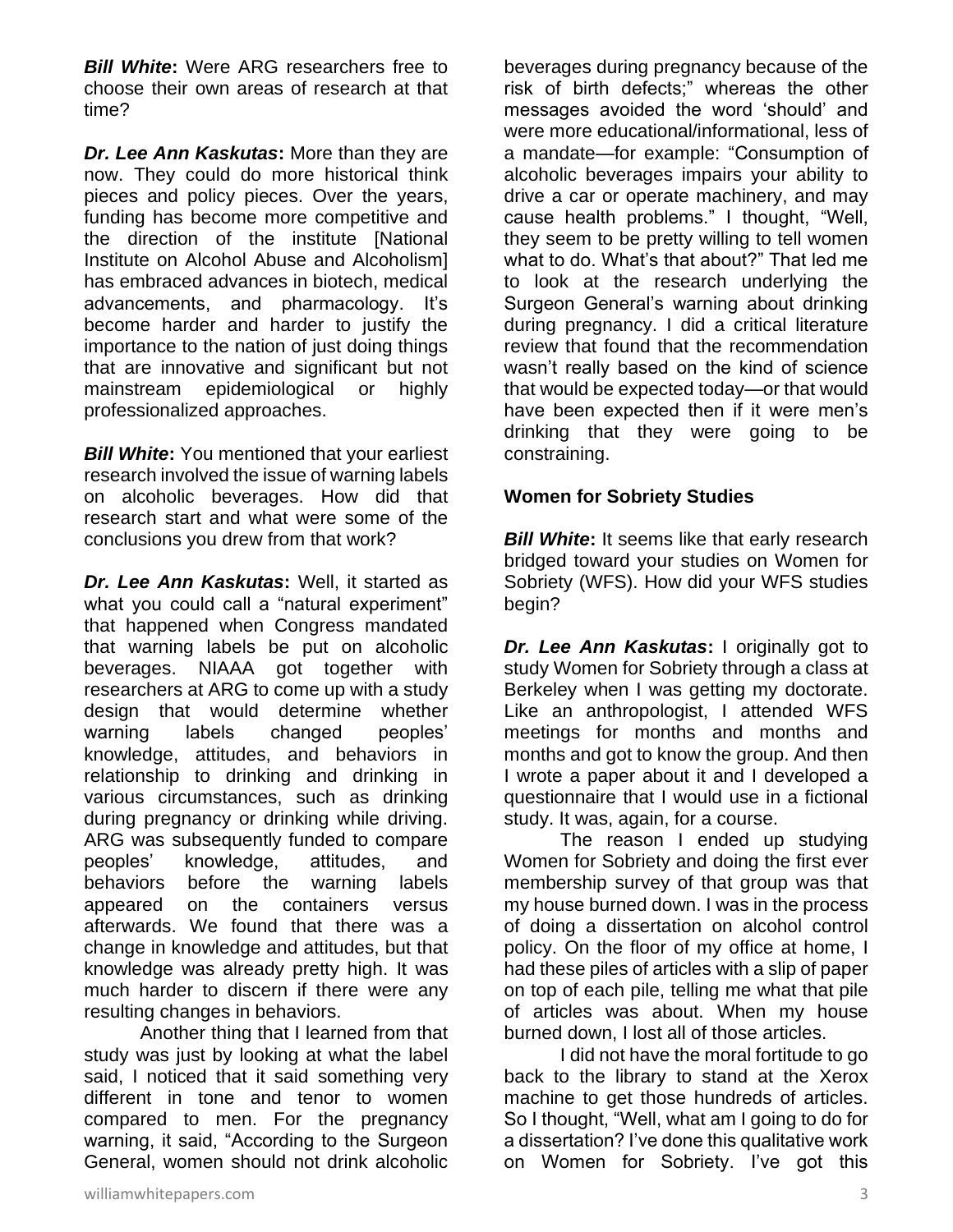questionnaire I did for a course. Maybe they'll let me actually implement the survey if I can figure out a way of doing it with no money." That's how I came to study Women for Sobriety. It was an accident—a nice accident as it turned out.

*Bill White***:** What are some of your most vivid memories of your time with women in WFS?

*Dr. Lee Ann Kaskutas***:** It was the openness that their meeting structure allowed. They allow crosstalk, unlike AA meetings and twelve-step meetings, and they allow advicegiving. That format seemed to allow the women to go whole-hog with their stories. There was a lot of patience to let people dominate at the time if the women felt that someone was in need to talk, talk, talk. They would sort of surrender their time and let whoever needed it most have more time.

I remember this one story of a woman who had never really gotten drunk but drank all the time and hid her alcohol in the washing machine. Men would never wash the clothes so that was a safe place for the wife to put the alcohol. It speaks to a time in history, really. Another memorable result is from my survey, which showed that over a third of WFS women also currently went to AA. That told me that even though the women were getting these good things from Women for Sobriety, they weren't getting enough. They needed something else and that something else was coming from AA. Women went to WFS for support and nurturance, for gender-specific support, for a safe environment that was less formulaic and encouraged more thinking and feedback, and for the program's positive emphasis on self-esteem and lack of negatives (many did not like the "drunkalogues" in AA). AA was seen as an insurance policy against relapse, and women cited a need for more meetings, which AA's wider availability offered them.

*Bill White***:** I remember being surprised when I first read your report of that. On the surface, WFS and AA have such different foundational concepts of recovery. I could

not see how women could weave those together in a way that made sense.

*Dr. Lee Ann Kaskutas***:** I think they made sense of it in a common sense kind of way. Women for Sobriety offered them something they weren't getting in AA, and AA offered them something they weren't getting in WFS. And they were smart. When they went to AA, they didn't say, "Oh, I go to this other group. I'm not saying it's an easier, softer way, but it gives me something I don't get here." Just like the atheist in AA doesn't go around saying, "Oh, I'm an atheist, but I use the twelve steps every day in my life." They do that, but they just don't talk about it. I think women in WFS are just as wise in using the flexibility that both programs allow them to get their needs met.

*Bill White*: The early work you did with Women for Sobriety branched into studies of gender-specific addiction treatment. Could you talk about that later research?

*Dr. Lee Ann Kaskutas***:** Yes, I always have been cautious about anything that divides the world into a fixed number of groups, like twelve astrological signs or two genders, and I was always suspicious of whether women's needs in treatment really were that different than men's and whether there was a need for gender-specific treatment. And in our studies of AA members, we would hear that everybody's the same. You're just an alcoholic. It was with that view that I took on the issue of gender-specific treatment. I did a randomized trial, comparing women who were randomized to go to a women's only program versus randomized to go to a mixed gender program. And what I found was that they did equally well in both programs.

Now what that tells you isn't that you don't need women only programs; it tells you that you need choice. Just like the issue of Women for Sobriety versus AA. It's not that AA is better or WFS is better; it's that some people feel they need a choice and that choice is important to them. If people aren't going to go to AA because they don't like it, then they need the choice of alternatives. If women aren't going to go to a mixed gender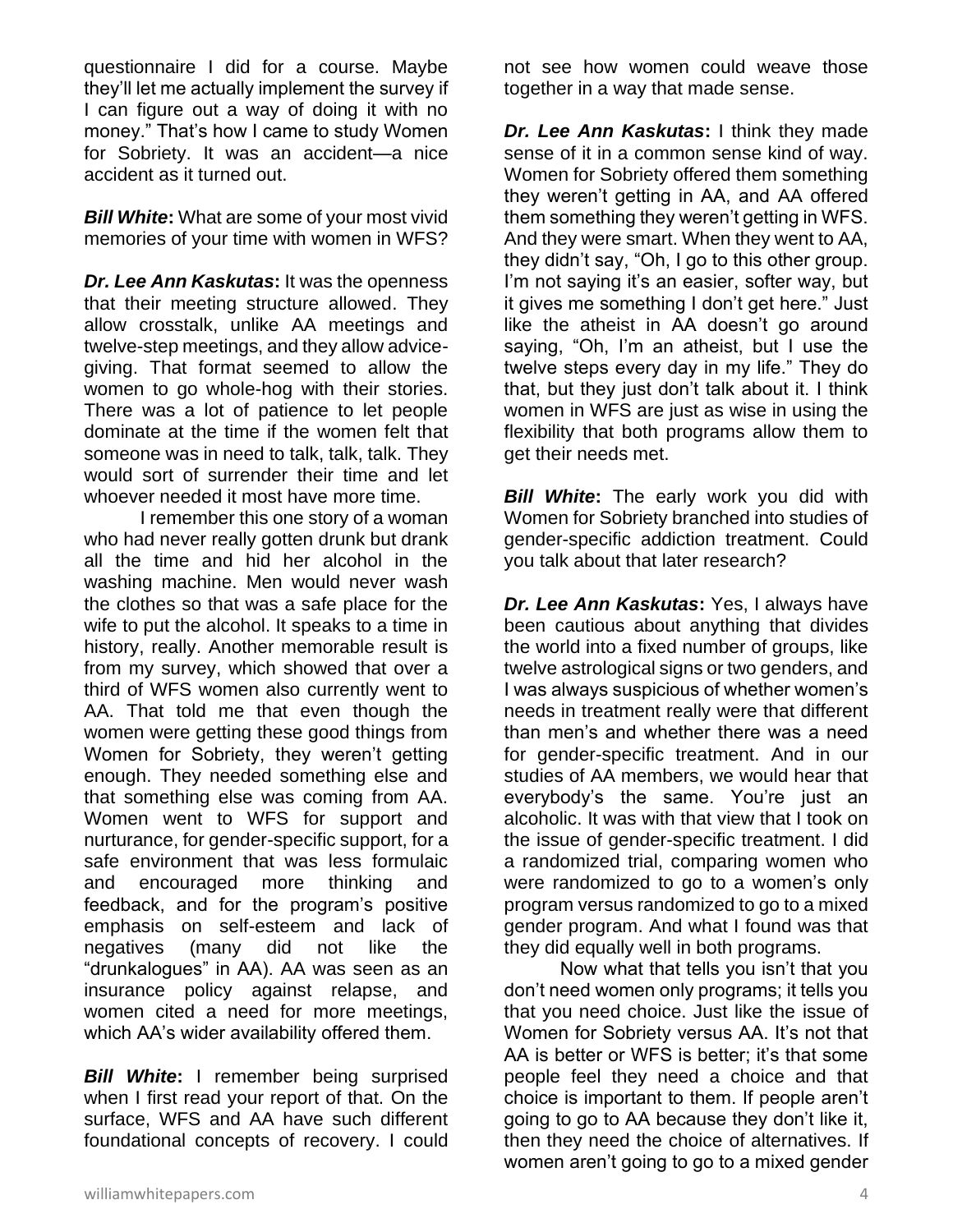program because they don't think they can talk about their problems in front of men, then they need that option. So it is a question of utilization rather than a question of efficacy.

#### **Social Model Programs**

*Bill White***:** Beginning in the mid-1990s, you had the opportunity to work with Dr. Thomasina Borkman and others to evaluate social model programs in California. What did you find that distinguished the social model programs from other approaches to addiction treatment?

*Dr. Lee Ann Kaskutas***:** Well, first off is the language that you just used in your question. Those social modelists did not think they delivered treatment. They would go to the mat, fighting with the feds and the state funding agencies to say, "No, we are not treatment organizations. We are recovery organizations. We do not do treatment. We provide an environment in which people can recover." And they danced on the head of that pin. At the time when I came to study it, I thought these people were nuts to be fighting a battle about language when they were going to lose it because treatment was what people were going to fund. That was the way it was. So the difference in philosophy reflected in that language is one big difference.

Another difference in the social model approach was their eschewing of paperwork. They did not want to fill out diagnostic questionnaires about patients because they thought that recovery was self-directed and that alcoholism was self-diagnosed. That was another pin whose head they were dancing on, and I thought, "Boy, this is a losing battle. Why would you want to fight that? Of course, you have to do paperwork." But they felt that the paperwork compromised the very basis that they thought represented what recovery was all about. They didn't want to spend ninety percent of their time in the office with the door closed filling out paperwork. They wanted to be in there with the clients. They

didn't call them "patients." They called them "clients."

**Bill White:** You did studies that compared outcomes of social model programs with traditional models of alcoholism treatment. What did you find in those comparisons?

*Dr. Lee Ann Kaskutas***:** Well, I did two different kinds of studies in that regard. One was a qualitative study where a multidisciplinary team of researchers actually lived in the programs. They didn't sleep there, but other than that, they lived in medical model and social model programs and then went to their car every hour and made notes. We analyzed those notes and came up with two special issues of the *Journal of Substance Abuse Treatment* and *Contemporary Drug Problems* that talked about how the two models were different in such areas as recovery planning versus treatment planning, and the alumni groups and the volunteerism that you saw in the social model. I was very fortunate to get a clinical trial funded by NIAAA and another by NIDA.

I did two trials for this—medical model (both inpatient/residential and outpatient) versus social model. We randomized people to these different kinds of treatment and then evaluated later the degree of improvement by the treatment condition. What we found when we analyzed the outcomes is that there were no differences in outcome between the people treated in the social model versus the medical model programs except for the ones treated in the one program that we had discontinued due to poor quality of care, in which the outcomes were worse. This told me that the two models of treatment provide the same level of efficacy and that quality can really be an issue within social model programs. It also got me thinking about the performance monitoring debate in the field, and I realized that good observation of what happens in treatment is probably as good if not better than the fancy performance monitoring tools and criteria that the field is substituting for that qualitative judgment of quality based simply on observing treatment.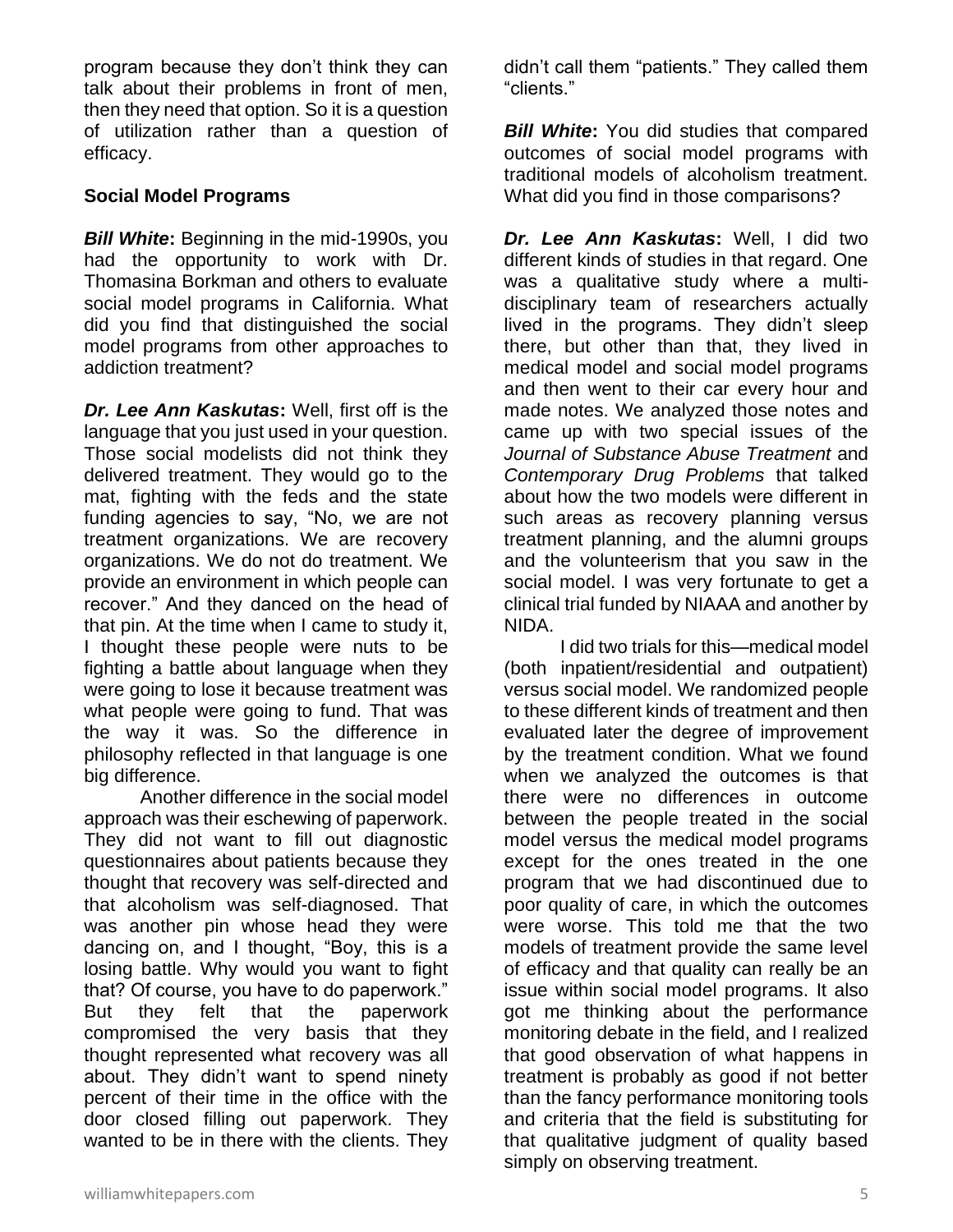*Bill White***:** As part of that, you developed an instrument to measure fidelity to the social model of programs claiming to use the social model approach. How did you see the degree of social model fidelity evolve under the broader changes that were going on in the alcoholism treatment field?

*Dr. Lee Ann Kaskutas***:** We were able to do a before and after study of that. I just was fortunate enough to have given questionnaires with the social model philosophy scale instrument over a ten-year period so we could look before and after to see how the social model was changing. We saw some huge, drastic changes that really made sense when you understood what had happened in the treatment system in the United States. These changes included the increased percentages of counselors who became certified, the increased amount of time spent on record-keeping, and the replacement of recovery language with treatment language. Another thing we found was that early on, social model programs did not have a reception area—a desk that people had to pass through in order to enter. They didn't think that was good for an environment of recovery and that you needed to be able to voluntarily come and go without that type of gatekeeper. And over the years, more and more programs, as they achieved funding, created reception areas to screen people. All of these were important changes in drifting from the original social model.

*Bill White***:** Today there is this surge of interest in recovery management and recovery-oriented systems of care and peer recovery support services. Do you see these as a reincarnation of much of the social model programs?

*Dr. Lee Ann Kaskutas***:** Yes. And I see some of the same warning signs that were there all along in the social model versus medical model world that I was studying in the '80s and '90s.

One thing that was a problem then and is a problem now is this hierarchy of

counselors where you have people with MFCCs making more money and getting more respect than someone who has—what we call in California—a "CADAC," which is an alcohol and drug addiction counseling certification that many people in recovery go through. I think that recovery management and recovery-oriented systems of care are going to face challenges because of the strong professional and medical forces, and the quality control issues, which arise from this hierarchy. There's a good and a bad of the hierarchy, and it'd be really nice if we could take the wisdom that can come from the quality issues that certification gives you without the craziness of a hierarchy that says the knowledge that these people with masters' levels have is better than the knowledge that someone with twenty years in recovery has.

## **AA Studies**

*Bill White*: Let me take you to your work on the study of Alcoholics Anonymous. Early studies of AA were often criticized for their lack of methodological rigor. How would you characterize the quality of AA research in the past ten to fifteen years?

*Dr. Lee Ann Kaskutas***:** Well, it's a little bit better, but most of it is still based on treatment samples, by which I mean opportunistic studies that are recruiting people when they come into treatment and following them when they leave treatment and looking to see how they're doing to show that treatment works. Part of that ends up with some wise researchers asking about AA and NA and concluding that it seems to help if you go to AA.

The major challenge in this research is that you can't randomly assign people to AA. There was one study that did that, done by Diana Chapman Walsh, then at Harvard. She randomized people to AA versus medical model inpatient treatment and found that the medical model had better outcomes than the AA only treatment. But there was a problem with that study: what do you think the people in the inpatient treatment program were getting? They were being told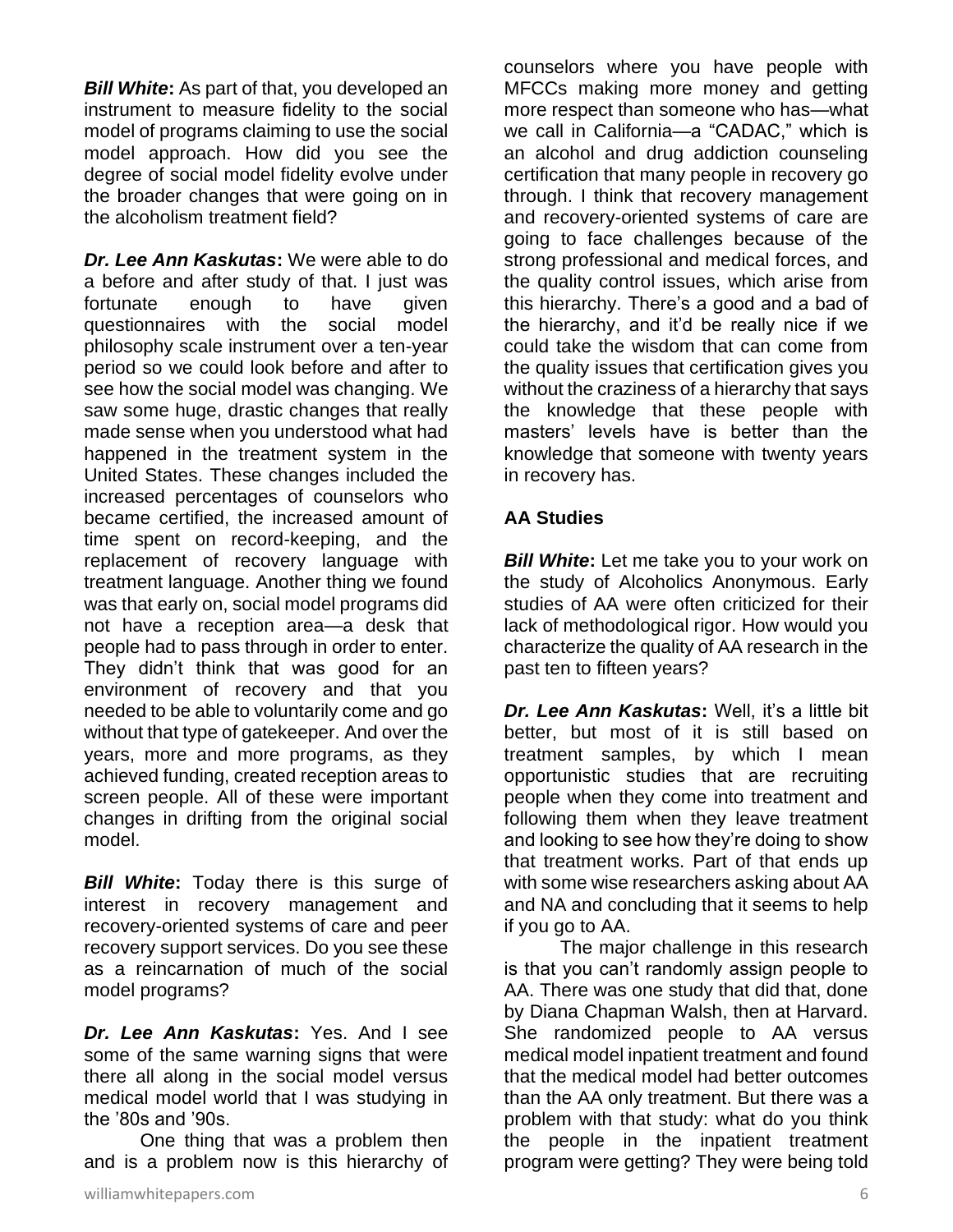to go to AA, so even this study was not a pure randomization. There was a confounding, if you will, across the study conditions. You couldn't stop the people in the medical model condition of that study from going to AA after they got out of treatment. And you couldn't force the people who'd been randomized to go to AA to actually go there. So, it's really very hard to do good studies of AA that follow the gold standard of randomized trials that we have with medical treatment in the United States.

*Bill White*: What conclusions have you drawn from your own studies about the relative effectiveness of AA as a framework for long-term recovery?

*Dr. Lee Ann Kaskutas***:** What I found is that if you look at people's AA participation over a number of years, you find a group that goes to a lot of AA in their first year in recovery. Within the people who go a lot that first year, you see some people continuing to go to a lot of meetings for 5 years (let's call them "high" AA), and you see another group that cuts their meeting-going over time to where it's almost nil at the study endpoint ("declining"). Then you see another group that never really went to a lot of AA meetings, but they stuck with it the whole five years at a modest attendance rate ("medium"). Then you see another group that really didn't go much at all ("low"). At the 5-year follow-up, 46% of those in the "low" group were abstinent, compared to about two-thirds being abstinent among the "medium" group and among the "declining" group. For the "high" group, 79% were abstinent at year 5. So this tells me three things: (1) yes, ongoing high levels of meeting attendance yields the highest rate of abstinence; (2) many people seem to be able to figure out how much AA they "need" over time, and it isn't always a lot, forever, since we saw similar rates of abstinence regardless of being in the "declining" or the "medium" group; and (3) some people really do seem to be able to achieve abstinence without much AA exposure. This really speaks to the issue of people deciding how much they need and figuring that out and then wanting to stay sober, getting reinforcement from the good things that come with recovery and still maintaining their meeting level attendance at the level that they decide they need.

**Bill White:** A special level of interest of yours and some of your ARG colleagues is the effects of AA helping on recovery outcomes. Could you describe what you found in some of your studies about the influence of helping on recovery outcomes?

*Dr. Lee Ann Kaskutas***:** Yes. If you look at the different kinds of helping activities that people in AA get involved in, you've got stuff like listening to another alcoholic, giving them advice about how to stay sober, how to work the program, and then you have other kinds of helping like watching somebody's dog when they have to go to a medical appointment, bringing food to someone who's sick, volunteering to be the umpire for your kids' softball team, or working as a volunteer somewhere. What we found was that people new to recovery spent a lot of time doing the recovery-oriented helping. You don't see a lot of the dog-sitting, babysitting, feeding the sick, and volunteering. But with people with five or more years in recovery, we saw an increase in those broader helping activities in the community. They're morphing their helping into the broader community, which I really love because it speaks to this stigma of being an alcoholic and that recovery is linked to the kind of volunteering that we as a nation would hope people would do. You know, they're being good citizens, which is something that the Betty Ford Institute Panel a couple years ago said was an aspect of recovery.

*Bill White:* One of the challenges that treatment programs have long faced is how to best link treatment to recovery mutual aid. You've done some work on developing a protocol for that called, "Making AA Easier." Could you describe MAAEZ?

*Dr. Lee Ann Kaskutas***:** Yes. And I need to describe it in tension with the other approaches to twelve-step facilitation that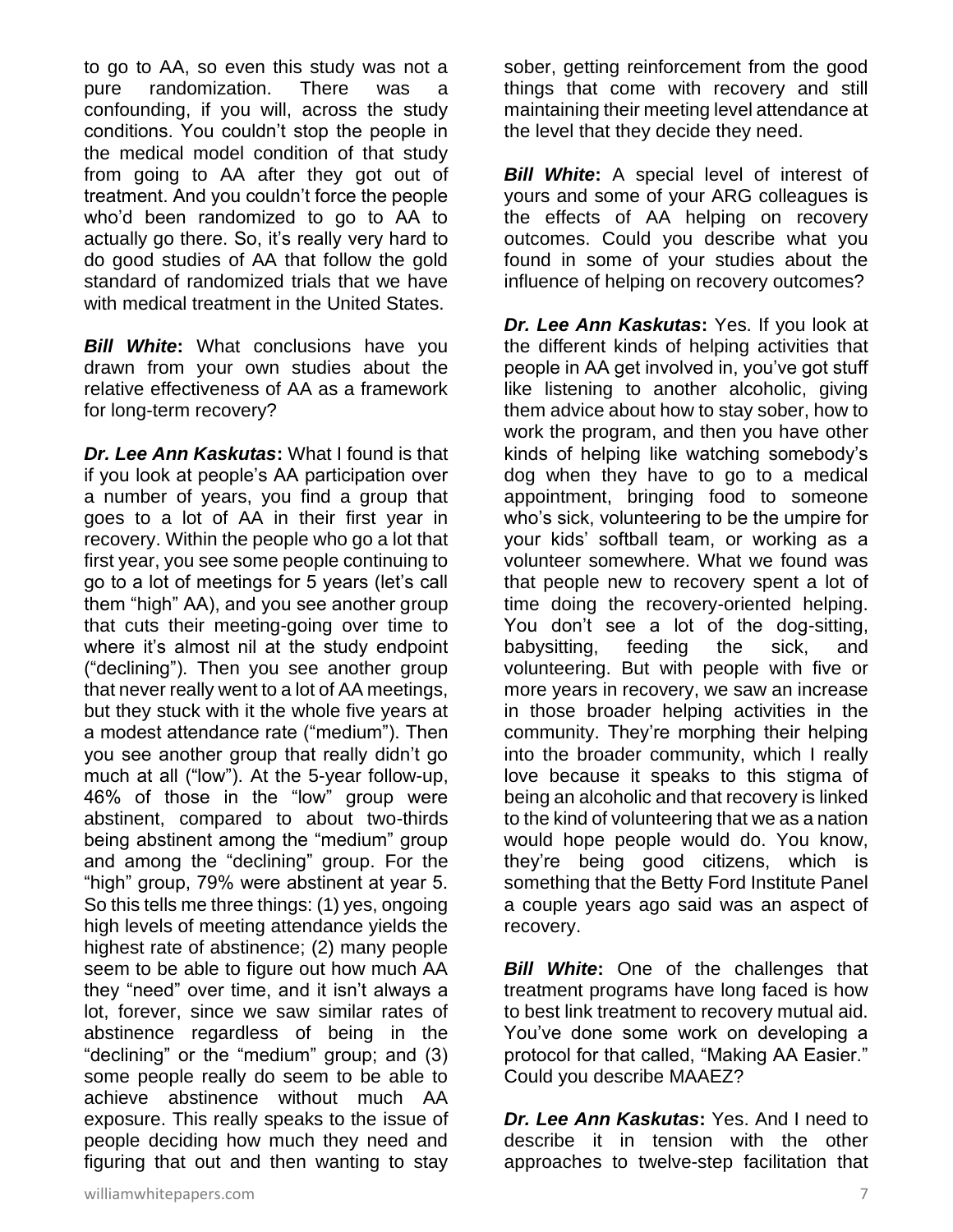exist and that have been proven to be effective. These other approaches are effective, but they are very different than what *Making AA Easier*, MAAEZ, is.

I have some definite opinions about what treatment programs should and shouldn't do in terms of linkage to AA, and I've gotten some real push-back from AA scholars whose work I enormously respect who don't agree with me on my positions. I don't think we should ask AA to do anything for any study. And I don't really think we should ask AA members to put their names on a list of volunteers that a treatment program can call and ask them to meet somebody at a meeting, even though those have been found to be effective linkages. They're only effective for people in new recovery. They haven't been found to be that effective in people who are the recidivists, which is most of the people in treatment. I really think scientists need to stay the heck away from trying to tell AA what to do and trying to exploit the AA community in its service.

I also feel strongly that treatment programs can't do as good a job of teaching people how to work the steps and what the AA program is about as the AA members can do. So, it was with that mindset that I developed *Making AA Easier.* The whole focus of MAAEZ is not to get people to go to a lot of meetings. It's not to get them to work the steps. It's not to get them to buy into the program. It's to get them to be genuinely comfortable with the people that they're going to meet at those meetings and get them comfortable with sitting in the meetings and hearing what they are inevitably going to hear. The homework assignments in MAAEZ include things like get to a meeting early and talk to somebody. Another homework assignment is to get a telephone number of an AA member and call them. Another is to ask somebody to be your temporary sponsor. I feel that this is conceptually quite different than having the treatment program be the one to enlist the aid of AA members to help the client engage in AA—which seems to work for newcomers, but not for recidivists. Recidivists benefit from doing it on their own.

Another interesting thing is that MAAEZ participants were more comfortable speaking at meetings than those in the control condition, even though MAAEZ had not had homework assignments that asked them to say something at a meeting they attended. There is something about just getting comfortable with the fellowship, with the people in the program, which seemed to engender being able to participate actively in a meeting.

I think that recovery, to stick, needs to be self-directed. People need to be able to reach out to the people in AA and feel comfortable in those chairs; the MAAEZ sessions and homework assignments help achieve that.

**Bill White:** Lee Ann, where can our readers get more information about *Making AA Easier*?

*Dr. Lee Ann Kaskutas***:** Well, the manual that they use to lead the group is available for free on our website at [www.arg.org](http://www.arg.org/) (to be exact:

[http://arg.org/downloads/arg/MAAEZ.Manu](http://arg.org/downloads/arg/MAAEZ.Manual.pdf) [al.pdf\)](http://arg.org/downloads/arg/MAAEZ.Manual.pdf). They could also e-mail me [\(lkaskutas@arg.org\)](mailto:lkaskutas@arg.org) and I'll send them the manual.

## **What is Recovery Study**

**Bill White:** Your latest major study is one that I think will be one of the most challenging and illuminating of your career. Could you describe this study for our readers?

*Dr. Lee Ann Kaskutas***:** Yes, and the tactic I take with the study will not surprise those who've read this far in the interview. Several government agencies and expert panels have been convened to come up with definitions of recovery. I was on one of those expert panels, and when I was invited to the panel, I thought, "Wow! Why are experts defining recovery? What do we know? You need to ask people in recovery to define recovery." But, turns out, that was a minority opinion. So I wrote a grant arguing that we needed to go to people who were living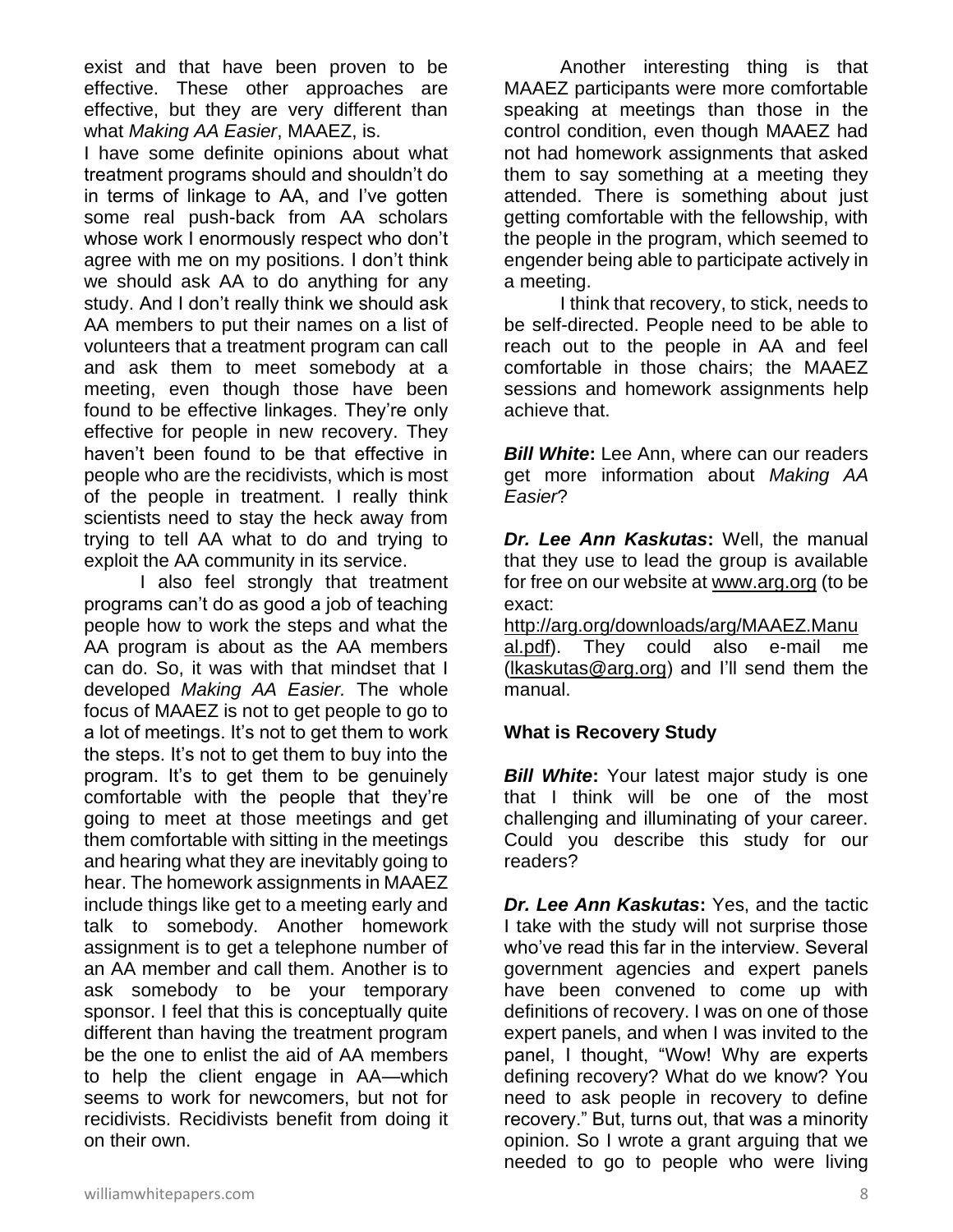recovery in order to know what the heck it was. I was fortunate to get a grant funded to do a web-based survey of how people in recovery define recovery.

The study has several phases, beginning with qualitative interviews with many people in recovery in which we said, "Hello. How do you define recovery in your own words?" We then turned those early findings into items we put on a web survey that 9,000 people have now completed. They include people who go to AA, people who don't go to AA, people who go to Women for Sobriety or Life Ring, and people in natural recovery. We have people who don't even use the term "recovery"; they say, "I'm recovered" or "I'm in medicationassisted recovery," or "I used to have an alcohol or drug problem, but don't anymore." What we're doing now is analyzing data from the survey to publish the results. We also received supplemental funding to recontact the respondents who gave us permission to contact them for follow-up studies. Six thousand of the 9,000 agreed to do this, so this will be the largest longitudinal study of recovery ever to happen! We will update our study website as soon as we can, to share those results with our study participants, study partners, and the interested public. Our website is [http://WhatIsRecovery.org](http://whatisrecovery.org/)

**Bill White:** What were some of the major obstacles that you faced conducting this study?

*Dr. Lee Ann Kaskutas***:** I'm really sorry to have to say it, but it does need to be said: The biggest obstacle was dealing with the AA community. You can tell based on what I said before about MAAEZ and the social model that I did not feel comfortable going to AA meetings to recruit for the study. But we had AA members, "friends of the study" I would call them, who didn't agree with that. They wanted to go to meetings and make an announcement at the meeting about the study. I wanted to recruit ten thousand people, so why would I turn down that kind of help, right? Well, I didn't turn it down, but I also didn't sanction it. I really begged them to be cautious and respectful and to mention

the study after the meeting rather than during the meeting. This part went really well, so I guess I was wrong about being against this form of recruitment.

On the other hand, another AArelated recruitment effort was disastrous! AA has this website where you can attend online AA meetings, and chat rooms where you can also post comments. I had been told by another AA researcher that I ought to contact them since other studies had in fact recruited participants using that site. So, against my own better judgment, desperate to follow all possible avenues for reaching representative groups of individuals in recovery, I reluctantly went to the webmaster, explained my study, and asked if I could put a notice on their site. I got his approval to make a several-sentence statement about the study on their site (which included a link to the "What is recovery?" study's website). Within hours of that statement being approved by them and put on the web, I started getting really caustic, negative comments posted on their site. People were saying that the study was a violation of the Traditions… that nobody needed to come up with a definition of recovery… that people in recovery know what it is and that's good enough. I talked to the webmaster about it, and he decided to try one more time to explain the study because he thought it was worthwhile. Of course, a few comments were posted defending the study; but in the end, the caustic comments and what-not were such that they took my post off the site. This was a discouraging low point of the study for me.

**Bill White:** Which really underscores the challenges of doing this kind of research. Is it too early to be able to say what the profile was of the people in recovery who participated in the study?

*Dr. Lee Ann Kaskutas***:** About twelve percent of participants came from alumni groups of treatment programs. Sixteen percent came by word of mouth. Twelve percent came from self-help groups: people in AA, Women for Sobriety, Life Ring, etc. who heard about the study and told their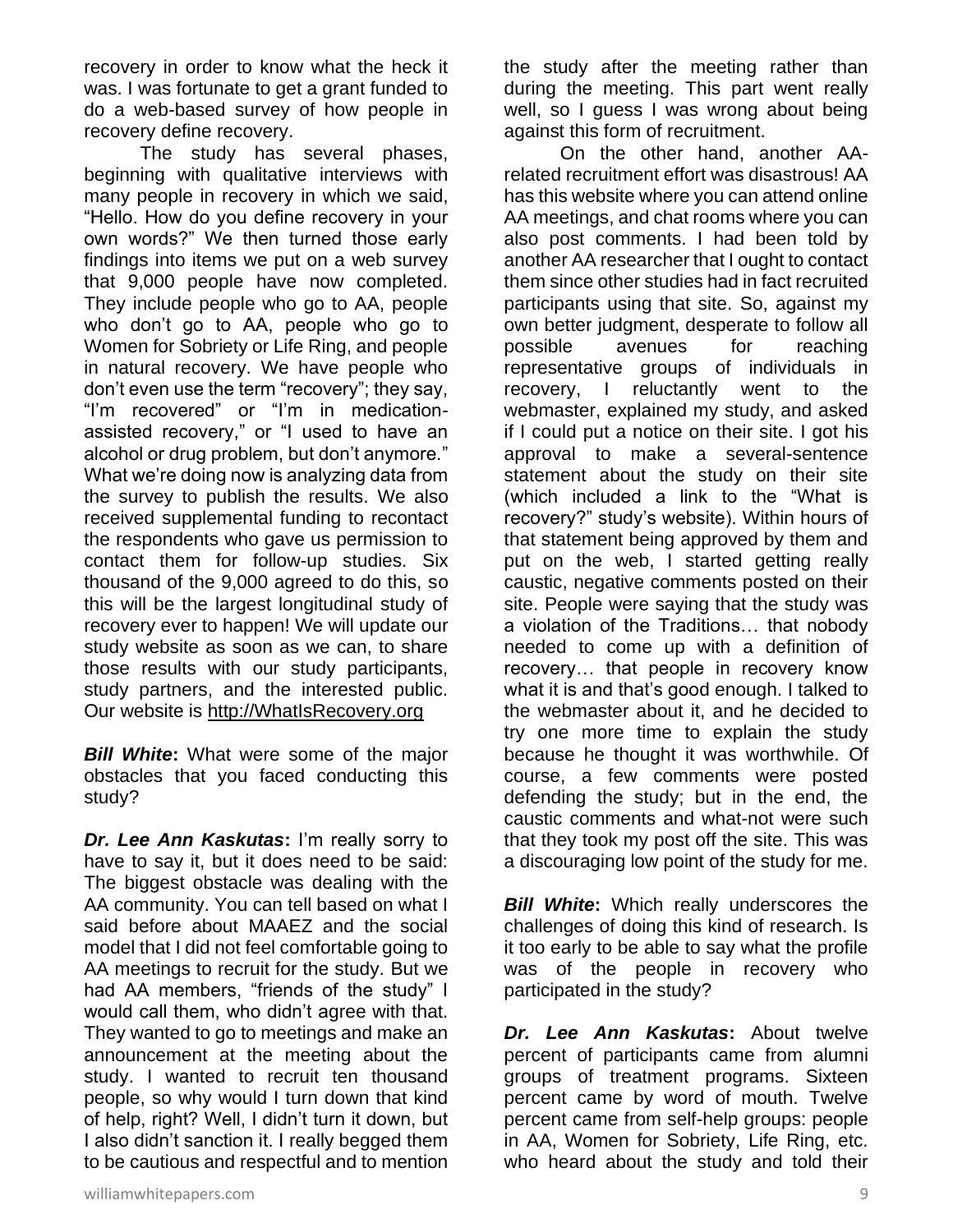friends about it. Twelve percent came from recovery organizations, like the Vermont Recovery Organization. A quarter of the sample came from social media and Faces and Voices of Recovery, and another quarter came from unknown sources. In terms of ethnicity, we got primarily white people, which I hated because we really tried to work with Hispanic groups and Hispanic TV. We worked with African American church groups and radio programs and just didn't do a good enough job to reach the people of color who are in recovery. I'm very disappointed in myself by that. Half of the people said that alcohol was their drug of choice. In terms of pathways to recovery, we have a lot of people who have gone to treatment, others who have only gone to 12-step groups, as well as people who didn't go anywhere ("natural recovery"), and people on medication-assisted recovery. We will be putting this information up on our website any day now [\(http://WhatIsRecovery.org\)](http://whatisrecovery.org/).

*Bill White***:** What do you see as the potential import of the study?

*Dr. Lee Ann Kaskutas***:** Well, I've lost hope that anything I publish will really make a difference. But with that caveat, I would hope that word would spread via presentations that I give and that others give who know about the study, and from our study website, that people in recovery really are the kind of people that you want your son to marry or the one you want to be on the bench as a judge and that there is long, long, long-term recovery out there. I hope to shine a light on people who are long sober and not just sober but living this changed life. I'm hoping that it will reduce the stigma, although it might sound arrogant for me to say that, for which I apologize to the readers.

#### **Career Reflections**

*Bill White***:** You're one of only a few scientists who have been able to make a career focused on recovery-related research. How were you able to accomplish this?

*Dr. Lee Ann Kaskutas***:** Boy. Could good luck be the answer? But you'd say, "you've done a lot of studies—how could you have been lucky all those times?" So, I must be doing something right. I don't know that I have the distance from it yet to really know. I can tell you what characterizes my work. I don't know if that's why I've been able to get funded to do this creative research. I just don't *do* things that are not interesting to me or that I don't think need to be studied. There's a lot of stuff I could get funded to do, but I haven't written those grants because I just don't want to do that with my life energy. So I just stick with trying to do what I am interested in doing in the most creative, innovative way I can. There are so many wonderful, significant, innovative ideas that I haven't yet been able to explore. That just breaks my heart because I know that they would move the field forward. I do feel lucky that some of them have gotten funded.

I think that what characterizes my studies is that they're crazy hard to do with ridiculously difficult samples to recruit, and they require both qualitative and quantitative research and multi-disciplinary teams. I have benefited enormously from my NIH project officers at NIAAA and NIDA; these are people who make recommendations about and oversee research grants. My project officers have appreciated that my research studies are significant and innovative but are also very hard to pull off, and they have gone to bat for me more than once. I really do sympathize with treatment professionals and the ways of doing this thing called treatment or recovery. I try to keep the people on the front lines in the back of my mind with every sentence of the grants I write.

*Bill White***:** What aspects of your work have been most personally meaningful to you as you look back over your career?

*Dr. Lee Ann Kaskutas***:** I think it's when the providers come up to me and thank me for my work. It's nice to know that researchers read my papers and that key people in government agencies maybe read my papers. (You never know about that one.) I hope that the providers, when they hear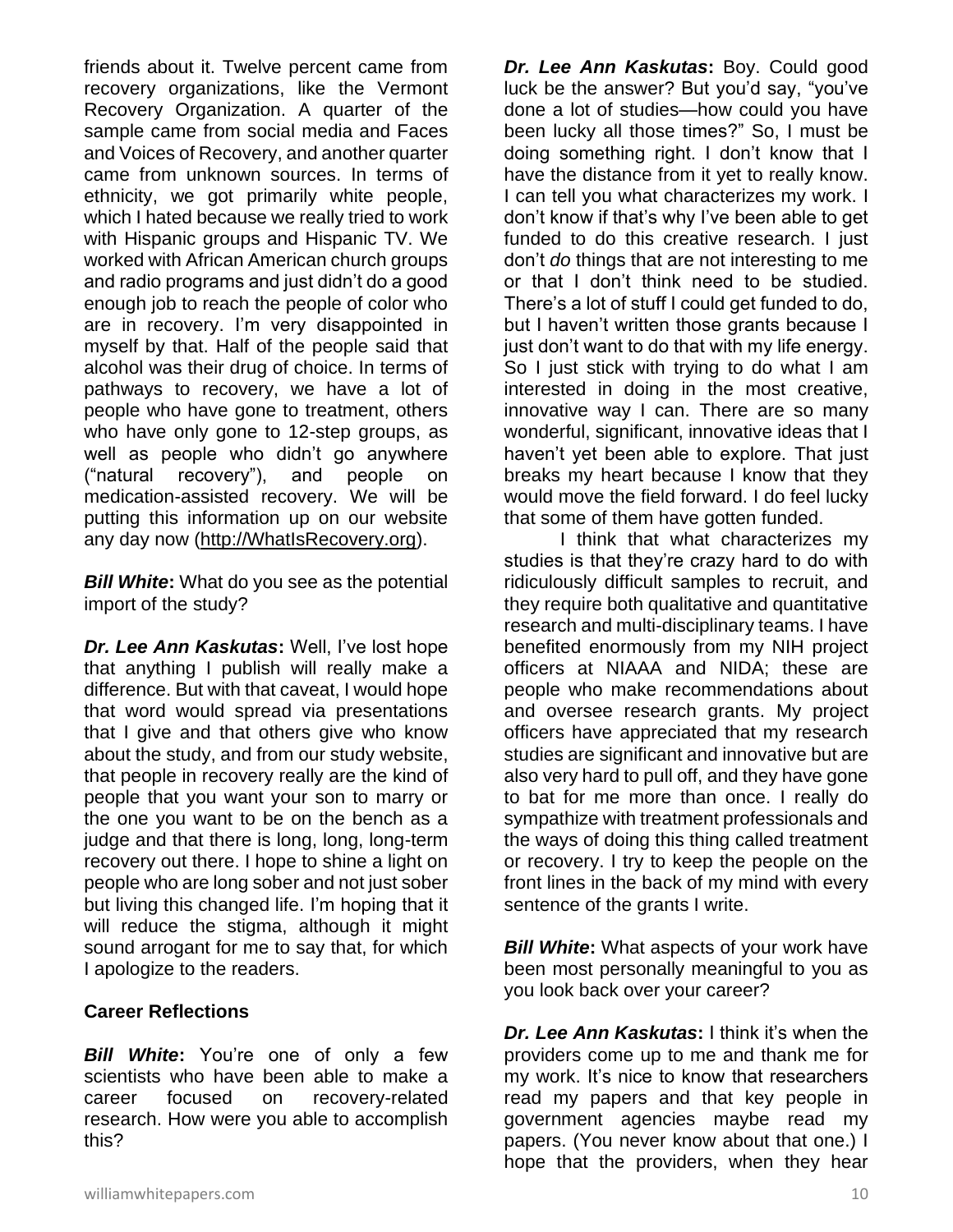about the studies I've done—on AA's effectiveness, the social model, MAAEZ, or recovery—feel that this work matters.

*Bill White***:** What people have been most influential in shaping the content of your work and mentoring your work?

*Dr. Lee Ann Kaskutas***:** Well, Robin Room would come to mind as number one. Second would be Connie Weisner. Other influences would be Mike Hilton, who is now at NIAAA, Keith Humphreys, with whom I collaborated in my early career, Rudy Moos, whose work is awesome, and Thomasina Borkman and Tom McLellan. I don't always agree with everything those people say, but they have been important influences.

*Bill White***:** What advice would you have for an upcoming professional who wanted to pursue recovery-related research?

*Dr. Lee Ann Kaskutas***:** To keep the science strong and to avoid couching their findings in advocacy positions. If they find themselves making a sentence with their mouth that's not based on science, then they need to make it their business to go and find out whether what they're thinking is true before they go around saying it. I think if they stay close to the science and keep their ear to the ground understanding the realities of the system in which the treatment field has to function, they have a chance. Whenever I drive by these treatment programs, I always am reminded of the struggles going on in there with clients who are not always going to be motivated. Inside those buildings, counselors and others are doing what some would call "God's work. " It's important that research scientists work respectfully with those helpers and their clients.

I know I just said that young researchers need to stick close to the science. But at the same time, they need to be critical readers and consumers of the science, making sure that they are 100% confident that the methodology used in the study they are reading was sound, that the results are sufficient in magnitude and staying power to warrant their confidence

and enthusiasm, and that the idea can truly be integrated into the delivery system.

In preparing for this interview, I asked two people whom I have mentored whether there is anything I ever told them in the advice-giving department that stuck with them as helpful. One woman said that she valued my advice about having a back-up plan in case something didn't turn out because that made her realize that it would be ok if something failed. She also appreciated my support for more radical ideas (like studying treatments that go against the mainstream or digging into an established literature whose conclusions don't make common sense). Another woman said that she had appreciated my advice that she shouldn't forget to take the road less travelled if she felt passionate about what she was doing. But these kinds of innovative, against-the-grain studies we're talking about, they have to be stronger methodologically because they will come under the magnifying glass even more than mainstream study ideas.

*Bill White*: Do you see the emerging environment as one with increasing interest in recovery research?

*Dr. Lee Ann Kaskutas***:** I don't know. Given President Obama's health care reform and parity for behavioral health care, it could be. There are powerful lobbies for the more medicalized and professionalized side of what we call recovery; I think it is going to be an uphill battle still to expand recovery research. The science really has to be strong, and it has to occur in the context of the reality of the nation's limited resources. I hope we can remember the volunteerism that comes from AA involvement. We're seeing in our study of recovering people that there is something out there for the nation if we can get people into recovery. If people can get themselves into recovery, it could make this country a better place and help recovery get on the map in a bigger way, in turn reducing the stigma associated with having had an alcohol or drug problem.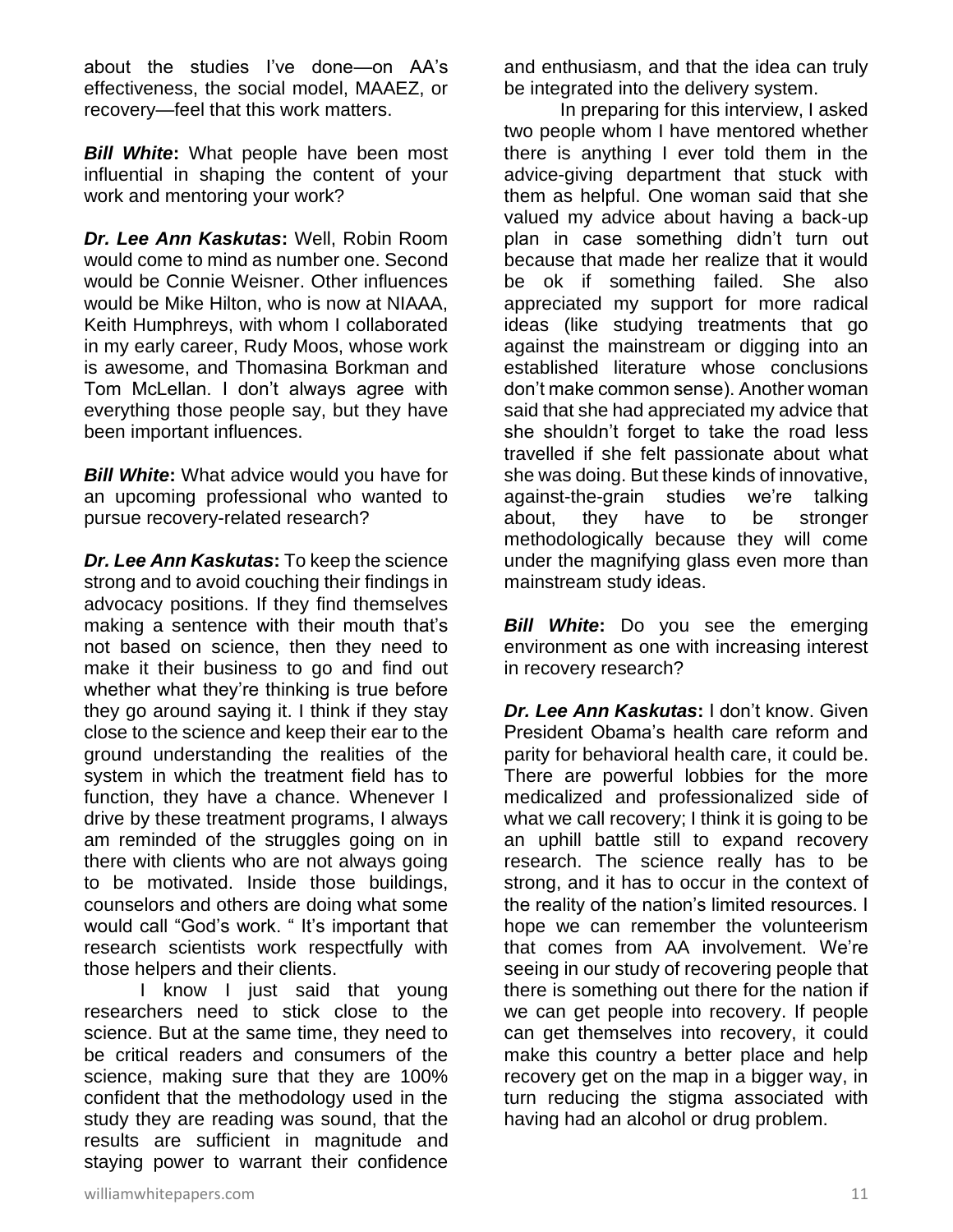*Bill White***:** As a final question, do you have a short list of studies that you would really like to do before you finish your career?

*Dr. Lee Ann Kaskutas***:** There really aren't, but there is a list of studies I'd like to see *other* people do. One thing that I have never gotten involved in is the criminal justice population. They have so much against them and they're asked to do so much by society to re-enter. I wonder if there's a way of making MAAEZ for them so that when they are getting ready to get out of prison, they could go through a MAAEZ that was customized for them that would help them become genuinely integrated into the twelvestep community. I don't think MAAEZ would necessarily work for them the way it is right now. That's an empirical question. I'd like to see somebody study that, see what needs to be changed, and change MAAEZ for this population.

I'd also like to see a way of making MAAEZ be available as a stand-alone treatment for people who are just not going to go to treatment for whatever reason. Just have them go to six 90-minute MAAEZ sessions and then evaluate its effects.

*Bill White***:** Dr. Kaskutas, thank you for taking this time to review some of the highlights of what has been a wonderfully productive career.

*Dr. Lee Ann Kaskutas***:** Bill, thank you for this opportunity.

**Acknowledgement:** Support for this interview series is provided by the Great Lakes Addiction Technology Transfer Center (ATTC) through a cooperative agreement from the Substance Abuse and Mental Health Services Administration's (SAMHSA) Center for Substance Abuse Treatment (CSAT). The opinions expressed herein are the view of the authors and do not reflect the official position of the Department of Health and Human Services (DHHS), SAMHSA, or CSAT.

## **Selected Recovery-Related Publications of** *Dr. Lee Ann Kaskutas***, by topic**

## **Women For Sobriety articles**

| Kaskutas, L. A. (1989). Women for |  |  |   |             |      |
|-----------------------------------|--|--|---|-------------|------|
| Sobriety:                         |  |  | A | qualitative |      |
| analysis. Contemporary            |  |  |   |             | Drug |
| Problems, 16(2), 177-200.         |  |  |   |             |      |

Kaskutas, L. A. (1992). Beliefs on the source of sobriety: Interactions of membership in women for sobriety and AA. *Contemporary Drug Problems*, *19*(4), 631- 648.

Kaskutas, L. A. (1994). What do women get out of self help? Reasons for attending Women for Sobriety and Alcoholics Anonymous. *Journal of Substance Abuse Treatment*, *11*(3), 185-195.

Humphreys, K., & Kaskutas, L. A. (1995). World view of Alcoholics Anonymous, Women for Sobriety, and Adult Children of Alcoholics/Al-Anon mutual help groups. *Addiction Research & Theory*, *3*(3), 231-243.

Kaskutas, L. A. (1996). A road less traveled: Choosing the "Women for Sobriety" program. *Journal of Drug Issues*, *26*(1), 77-94.

Kaskutas, L. A. (1996). Pathways to selfhelp among Women for Sobriety. *American Journal of Drug and Alcohol Abuse*, *22*(2), 259-280.

Kaskutas, L. A. (1996). Predictors of self esteem among members of Women for Sobriety. *Addiction Research & Theory*, *4*(3), 273-281.

# **AA articles**

Humphreys, K., Kaskutas, L. A., & Weisner, C. (1998). The Alcoholics Anonymous Affiliation Scale: Development, reliability, and norms for diverse treated and untreated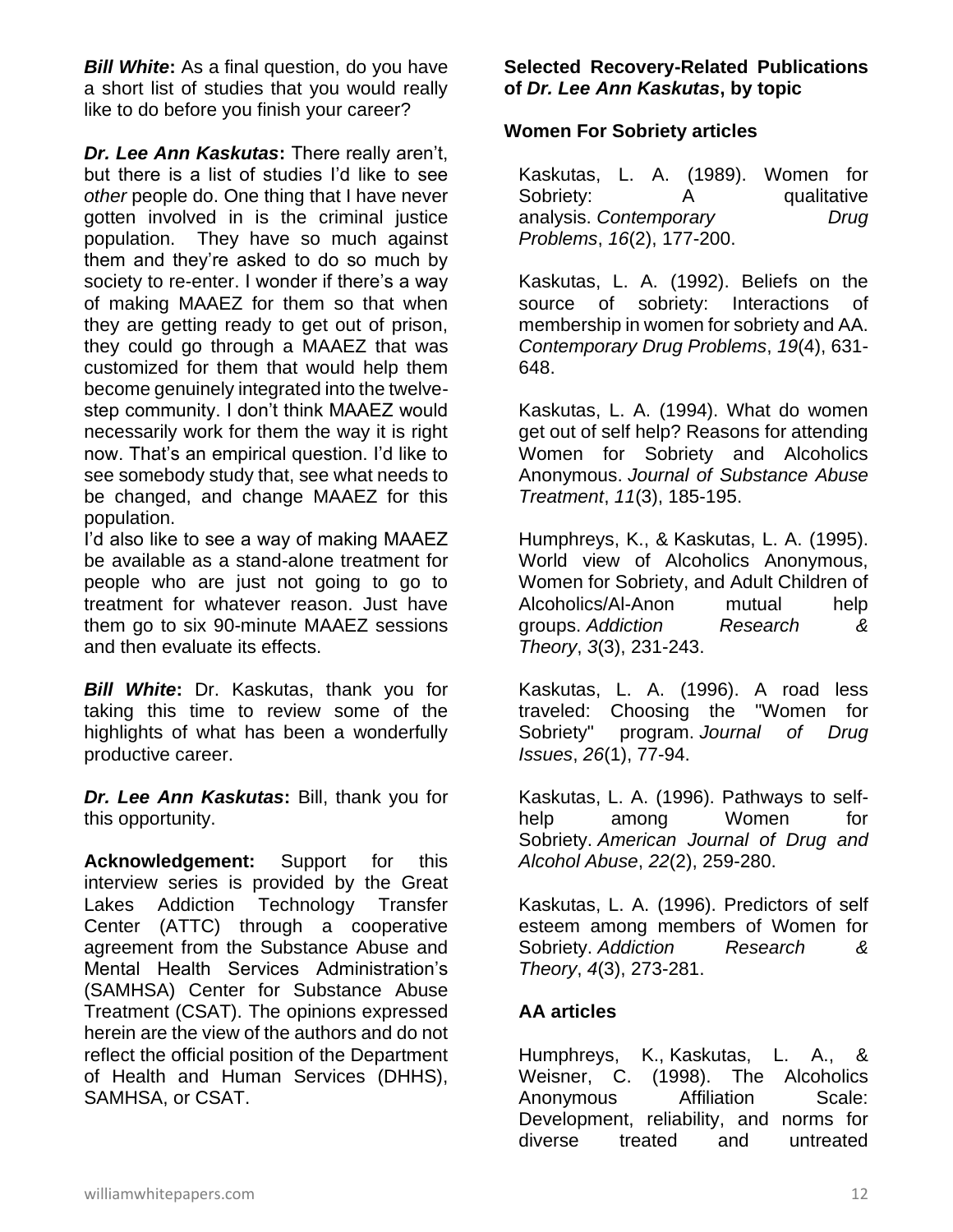populations. *Alcoholism: Clinical and Experimental Research*, *22*(5), 974-978.

Humphreys, K., Kaskutas, L. A., & Weisner, C. (1998). The relationship of pre-treatment Alcoholics Anonymous affiliation with problem severity, social resources, and treatment history. *Drug and Alcohol Dependence*, *49*(2), 123-131.

Kaskutas, L. A., Weisner, C., Lee, M., & Humphreys, K. (1999). Alcoholics Anonymous affiliation at treatment intake among white and black Americans. *Journal of Studies on Alcohol*, *60*(6), 810-816.

Kaskutas, L. A., Bond, J., & Humphreys, K. (2002). Social networks as mediators of the effect of Alcoholics Anonymous. *Addiction*, *97*(7), 891-900.

Roland, E. J., & Kaskutas, L. A. (2002). Alcoholics Anonymous and church involvement as predictors of sobriety among three ethnic treatment populations. *Alcoholism Treatment Quarterly*, *20*(1), 61-77.

Bond, J., Kaskutas, L. A., & Weisner, C. (2003). The persistent influence of social networks and Alcoholics Anonymous on abstinence. *Journal of Studies Alcohol*, *64*(4), 579-588.

Kaskutas, L. A., Turk, N., Bond, J., & Weisner, C. (2003). The role of religion, spirituality and Alcoholics Anonymous in sustained sobriety. *Alcoholism Treatment Quarterly*, *21*(1), 1-16.

Owen, P. L., Slaymaker, V., Tonigan, J. S., McCrady, B. S., Epstein, E. E., Kaskutas, L. A., Humphreys, K., & Miller, W. R. (2003). Participation in Alcoholics Anonymous: Intended and unintended change mechanisms. *Alcoholism: Clinical and Experimental Research*, *27*(3), 524- 532.

Humphreys, K., Wing, S., McCarty, D., Chappel, J. N., Gallant, L., Haberle, B.,

Horvath, A. T., Kaskutas, L. A., Kirk, T., Kivlahan, D. R., Laudet, A. B., McCrady, B. S., McLellan, A. T., Morgenstern, J., Townsend, M., & Weiss, R. (2004). Selfhelp organizations for alcohol and drug problems: Toward evidence-based practice and policy. *Journal of Substance Abuse Treatment*, *26*, 151-158.

Zemore, S. E., & Kaskutas, L. A. (2004). Helping, spirituality, and Alcoholics Anonymous in recovery. *Journal of Studies on Alcohol*, *65*(3), 383-391.

Zemore, S. E., Kaskutas, L. A., & Ammon, L. N. (2004). In 12-step groups, helping helps the helper. *Addiction*, *99*, 1015- 1023.

Kaskutas, L. A., Ammon, L. N., Delucchi, K., Room, R., Bond, J., & Weisner, C. (2005). Alcoholics Anonymous careers: Patterns of AA involvement five years after treatment entry. *Alcoholism: Clinical and Experimental Research*, *29*(11), 1983- 1990.

Witbrodt, J., & Kaskutas, L. A. (2005). Does diagnosis matter? Differential effects of 12-step participation and social networks on abstinence. *The American Journal of Drug and Alcohol Abuse*, *31*, 685-707.

Galanter, M., & Kaskutas, L. A. (2008). *Research on Alcoholics Anonymous and spirituality in addiction recovery* (Recent Developments in Alcoholism, volume 18). New York: Springer Publishing.

Kaskutas, L. A. (2008). Comments on the Cochrane Review on Alcoholics Anonymous Effectiveness [Letter to the Editor]. *Addiction*, *103*(8), 1402-1403.

Kaskutas, L. A. (2008). Introduction: Twelve-step membership. *Research on Alcoholics Anonymous and Spirituality in Addiction Recovery*, *18*, 253-259. In M. Galanter & L. A. Kaskutas, L.A. (Editors), *Recent developments in alcoholism*. New York: Springer Publishing.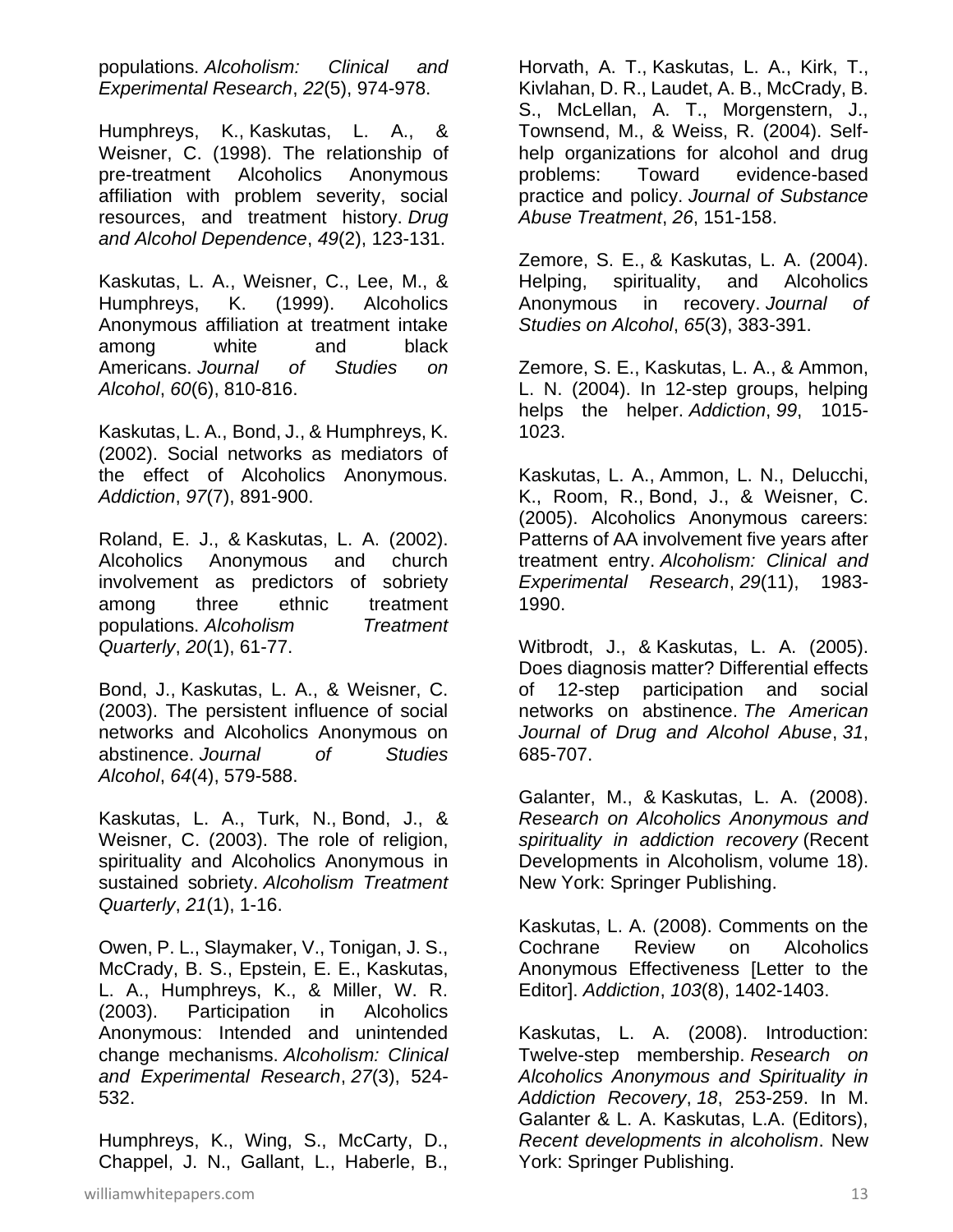Kaskutas, L. A., Ye, Y., Greenfield, T. K., Witbrodt, J., & Bond, J. (2008). Epidemiology of Alcoholics Anonymous participation. *Research on Alcoholics Anonymous and Spiritual Aspects of Addiction Recovery*, *18*, 261-282. In M. Galanter & L. A. Kaskutas, L.A. (Editors), *Recent developments in alcoholism*. New York: Springer Publishing.

Chi, F. W., Kaskutas, L. A., Sterling, S., Campbell, C. I., & Weisner, C. (2009). Twelve-step affiliation and three-year substance use outcomes among adolescents: Social support and religious service attendance as potential mediators. *Addiction*, *104*(6), 927-939.

Kaskutas, L. A. (2009). Alcoholics Anonymous effectiveness: Faith meets science. *Journal of Addictive Diseases*, *28*(2), 145-157.

Kaskutas, L. A., Bond, J., & Ammon Avalos, L. (2009). 7-year trajectories of Alcoholics Anonymous attendance and associations with treatment. *Addictive Behaviors*, *34*(12), 1029-1035.

Ye, Y., & Kaskutas, L. A. (2009). Using propensity scores to adjust for selection bias when assessing the effectiveness of Alcoholics Anonymous in observational studies. *Drug and Alcohol Dependence*, *104*, 56-64.

Zemore, S. E., & Kaskutas, L. A. (2009). Development and validation of the Alcoholics Anonymous Intention Measure (AAIM). *Drug and Alcohol Dependence*, *104*(3), 204-211.

Witbrodt, J., Mertens, J., Kaskutas, L. A., Bond, J., Chi, F., & Weisner, C. (2012). Do 12-step meeting trajectories over 9 years predict abstinence? *Journal of Substance Abuse Treatment, 43*(1), 30-43.

Witbrodt, J., Kaskutas, L. A., Bond, J., & Delucchi, K. (2012). Does sponsorship improve outcomes above Alcoholics

Anonymous attendance? A latent class growth curve analyses. *Addiction*, *107*(2), 301-311.

#### **MAAEZ articles**

Kaskutas, L. A., & Oberste, E. A. (2002). MAAEZ. Making Alcoholics Anonymous Easier. Retrieved from http://arg.org/downloads/arg/MAAEZ.Man ual.pdf

Kaskutas, L. A., Subbaraman, M., Witbrodt, J., & Zemore, S. E. (2009). Effectiveness of Making Alcoholics Anonymous Easier (MAAEZ), a group format 12-step facilitation approach. *Journal of Substance Abuse Treatment*, *37*, 228-239.

Subbaraman, M., Kaskutas, L. A., & Zemore, S. E. (2011). Sponsorship and service as mediators of the effects of Making Alcoholics Anonymous Easier (MAAEZ), a 12-step facilitation intervention. *Drug and Alcohol Dependence*, *116*(1-3), 117-124.

Subbaraman, M. S., & Kaskutas, L. A. (2012). Social support and comfort in AA as mediators of "Making AA Easier" (MAAEZ), a 12-step facilitation intervention. *Psychology of Addictive Behaviors, 26*(4), 759-765.

## **Social model articles**

Borkman, T. J., Kaskutas, L. A., Room, J., & Barrows, D. (1998). An historical and developmental analysis of social model programs. *Journal of Substance Abuse Treatment*, *15*(1), 7-17.

Kaskutas, L. A. (1998). Hip and helpful: Alcoholics Anonymous in Marin County, California. In P. Rosenqvist & I. Eisenbach-Stangl (Eds.), *Unity in diversity: A study of Alcoholics Anonymous in eight societies* (pp. 25-53). Helsinki: Nordic Council on Alcohol and Drug Research.